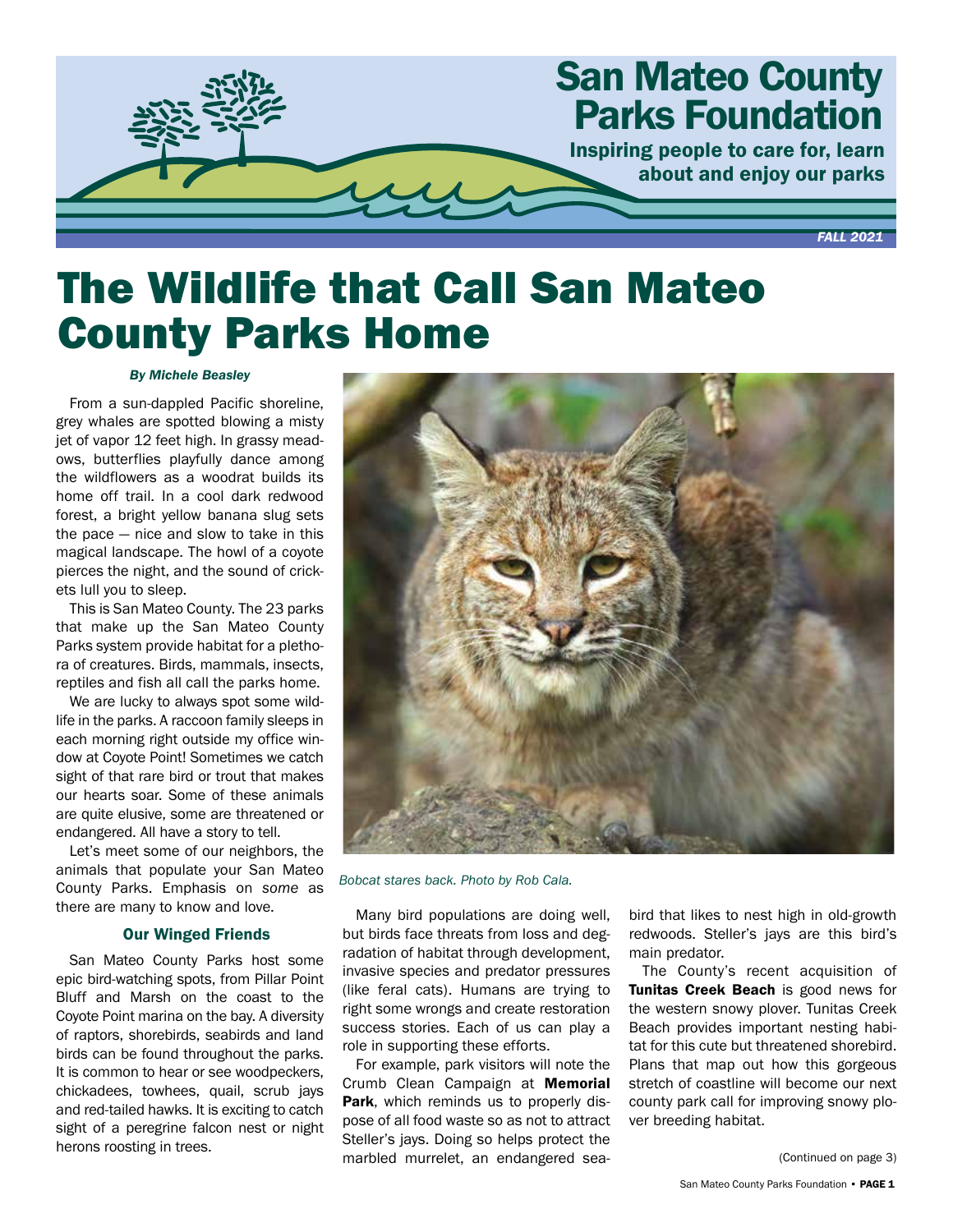### San Mateo County Parks

Coyote Point Recreation Area

Crystal Springs Regional Trail San Andreas Segment Sawyer Camp Segment

Edgewood Park & Preserve Devil's Slide Trail

Fitzgerald Marine Reserve Pillar Point Bluff

Flood Park

Friendship Park

Junipero Serra Park

Huddart Park Memorial Park Pescadero Creek Park

Sam McDonald Park Heritage Grove

Mirada Surf Moss Beach Park Quarry Park San Bruno Mountain Park Sanchez Adobe San Pedro Valley Park Tunitas Creek Beach Woodside Store Wunderlich Park

### Board of Directors

Katy Coonan Rhoades, Chair Susan Eliot Briggs Adriana Fernandez Amy Jensen Justin Knowles Jorge Laguna Joe Pfeister Korrine Skinner Panah Stauffer Beverley Talbott Michael Turzanski

#### Executive Director

Michele Beasley

Membership and Communications Coordinator

Leslie Holzman

# Contact information San Mateo County

# Parks Foundation

1701 Coyote Point Drive, San Mateo, CA 94401

650/321-5812 voice info@supportparks.org www.supportparks.org

# 9 Ways to Protect the Planet and Parks

I know I can feel overwhelmed when I hear about wildfire, drought and disappearing species. I want to know: what can I do? These problems seem so huge, where do I even begin? Sometimes, the simplest actions have the biggest impact. Tweaks in our daily routine can go a long way in caring for our natural environment.

1. Conserve water. We are in the second year of a record-breaking drought – not the kind of record anyone likes to break. Taking shorter showers, not letting the water run when we brush our teeth, installing low-flow toilets and rethinking gardens with plant species appropriate for our dry climate are all good actions to take.

2. Leave No Trace. The Leave No Trace Center for Outdoor Ethics provides a mindful, sustainable set of ethics for engaging with the outdoors known as The 7 Principles. They include disposing of waste properly, not disturbing plants or animals and leaving what you find.

**3. Share it.** One of the best ways to support your favorite park is to visit it with someone who has never been before. People protect what they know and love, and to know San Mateo County Parks is to love them. Bringing a child to experience the magic of a redwood forest can instill wonder that lasts a lifetime – benefiting both child and park.

4. Reduce, reuse, recycle. When prepping for a visit to a park or simply in our everyday lives, we can make it a habit to cut down on waste and use fewer resources. Invest in a water bottle, coffee canteen and reusable containers for food items. Download a smartphone app, like OuterSpatial, instead of using paper maps to navigate around a park.

**5. Manage your land.** Defensible space on your property between your home and the trees, shrubs and woodlands that surround it can help slow or stop a wildfire. Use fire-resistant plants in your landscaping, like red monkey flower, California lilac and sage. These plants are also drought tolerant. You can learn more from CalFire's Ready for Wildfire campaign.

The San Mateo County Resource Conservation District connects people with the technical, financial and educational assistance they need to conserve and manage natural resources. A defining characteristic of RCDs is that they provide confidential, free assistance.

**6. Volunteer.** Give love to your favorite parks by volunteering to help care for them. You can do beach cleanups with Pacific Beach Coalition, volunteer at the Mission Blue Nursery with San Bruno Mountain Watch or restore habitat with Parks' Natural Resources team.

7. Eat and buy local. Not only does buying local support area farms, food producers, and businesses, it benefits the environment by reducing the mileage and fuel needed for transportation. That means less waste, less pollution and fresher foods. We are so lucky in the Bay Area to have access to so much delicious, healthy food. Like parks, farms are an important element in our open space network.

8. Choose non-toxic chemicals. We want to live and work in a clean environment, so we buy cleaning products. But what about the chemicals in those cleaning products? These chemicals can wash into streams and rivers. Some persist in the environment and enter the food chain. For our home and office, natural and eco-friendly cleaning products are safer for people and the environment.

9. Support environmental organizations, including your local Parks Foundation! People can give their time, talent or treasure to organizations that work hard to clean up the environment, protect endangered species, preserve regional landscapes and care for local county parks. If you are reading this newsletter, you probably already do!

It is our responsibility to care for the planet, and for parks, so that for generations to come, all of it may be enjoyed. Parks are our close-to-home connection to the bigger, natural world. Small shifts in how we think and act can add up to a big, positive impact! Showing love for the planet, and for our nearby parks, can begin with riding a bike to work, changing household cleaners, taking shorter showers or inviting a friend to a park for their first time. Which action will you take next?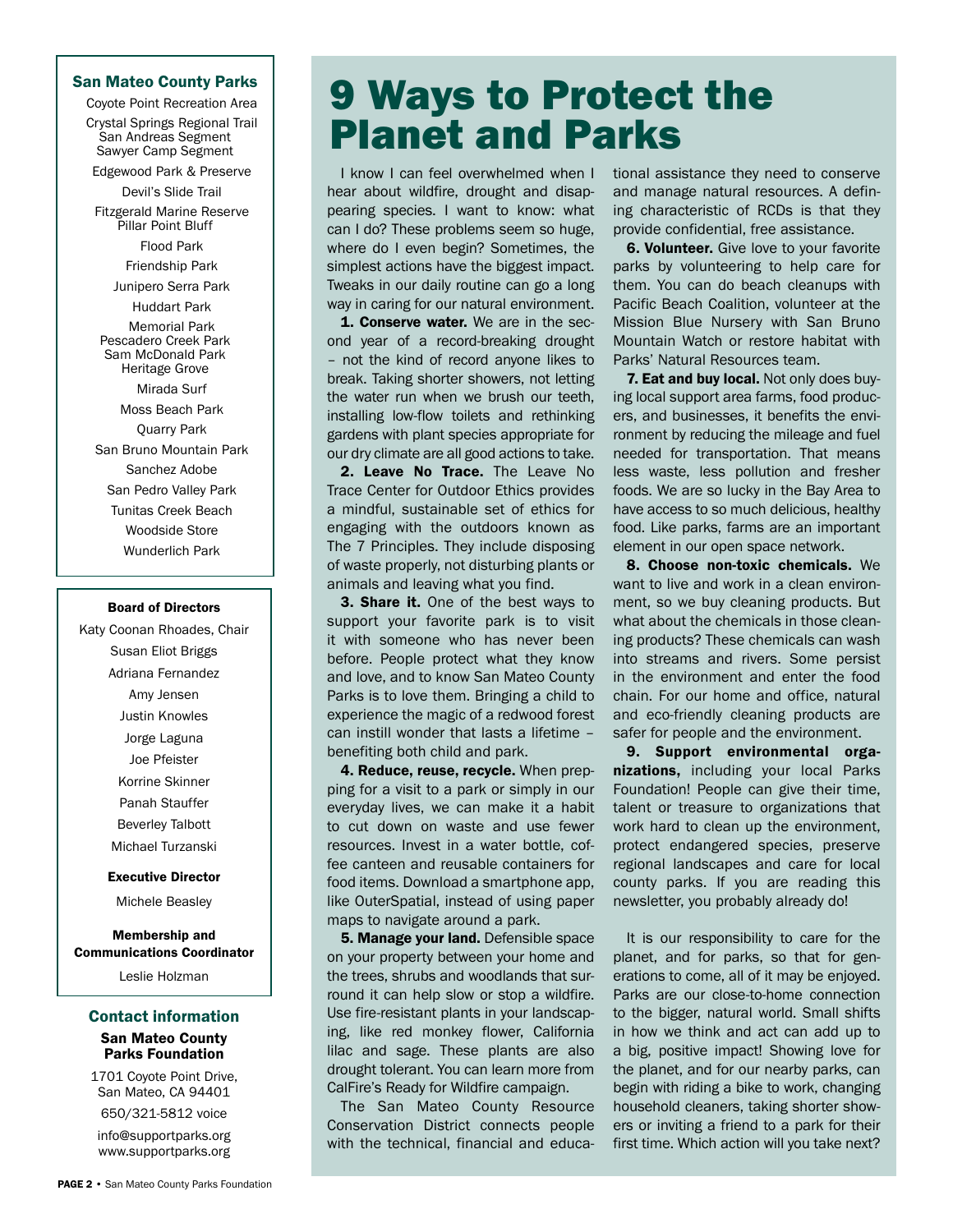#### (Continued from page 1)

And here's a success story  $-$  Devil's **Slide** Rock is home again to a growing colony of common murres thanks to a restoration project installed in 1996. It featured decoys, three-sided mirror boxes and CD players projecting amplified murre calls to lure the birds back after an oil spill in the 1980s wiped out the colony. That's a pretty creative solution!

# Wild Cats

Is there any local animal that stirs up such a mixture of wonder and fear as the mountain lion (also known as a puma, cougar, or panther)? The habitats of these powerful predators range from deserts to snowy mountains, and they play an important role in the ecosystem. Their large hind legs give them impressive jumping and sprinting abilities which along with their agility, vision and adaptability make them fantastic hunters.



*Mountain Lion caught on a wildlife camera. Photo by Ken Hickman*



*"Yes, I indeed have a favorite wildlife resident in San Pedro Valley Park…it's the mountain lion. Even though I've never personally seen one in my 20+ years of hiking in the park, I'm completely fascinated by them. They're beautiful, powerful, elusive, secretive, top-of-the-foodchain members of the park's animal family who are vital to the ecosystem that exists up and down the peninsula. One can only marvel at these creatures, knowing that they are living out there, unseen, in the wilds of the park and the open spaces beyond."*

> *— Mark Golembiewski, Friends of San Pedro Valley Park*



*The elusive weasel. Photo by Rob Cala.*

*"The long-tailed weasel — I can go on and on about the peregrine falcon or harbor seals, but the long-tailed weasel is so elusive, I've been looking around for one for years…In parks on the coast I just kept seeing flashes of fur out of the corner of my eye and then one day finally, one ran out of the brush and just stared at me for a bit and I thought, it looks like a little panda! They are very assertive and have a ton of attitude."*

*— Rob Cala, Park Ranger*

Deer is their preferred food source, but they will prey on smaller animals like rabbits and livestock. Mountain lions generally hunt at night and try to avoid people.

This past June, a mountain lion was seen feasting on a freshly killed deer right along the popular **Sawyer Camp** Trail, resulting in the trail's temporary closure. While this type of sighting is rare, it isn't too surprising. The watershed is prime mountain lion territory. Development has encroached on this habitat, making urban encounters more common. Mountain lions are a specially protected species in California.

Closely related but much smaller, the bobcat (named for its bobbed tail) is about twice the size of the average house cat. This beautiful cat with tufted ears is not a threat to humans, although it is still a wild animal. Shy and reclusive,

bobcats generally avoid people. They are on the hunt for small animals.

# It's the Tidal Life

In 1999, California passed the Marine Life Protection Act (MLPA), which is part of the California Fish and Game Code. Marine Protected Areas are underwater parks where sea life can thrive. Fitzgerald Marine Reserve is part of the Montara State Marine Reserve and a popular destination for naturalists and children alike! This rocky seashore hosts a living community of marine life. A variety of algae, crabs, sponges, sea stars, mollusks, and fish make their homes in the inter-tidal; that area between low and high tide.

The number one stated goal of the MLPA is to protect the natural diver-

(Continued on page 7)



*Sea anemone at Fitzgerald Marine Reserve. Photo by Rob Cala.*

San Mateo County Parks Foundation • PAGE 3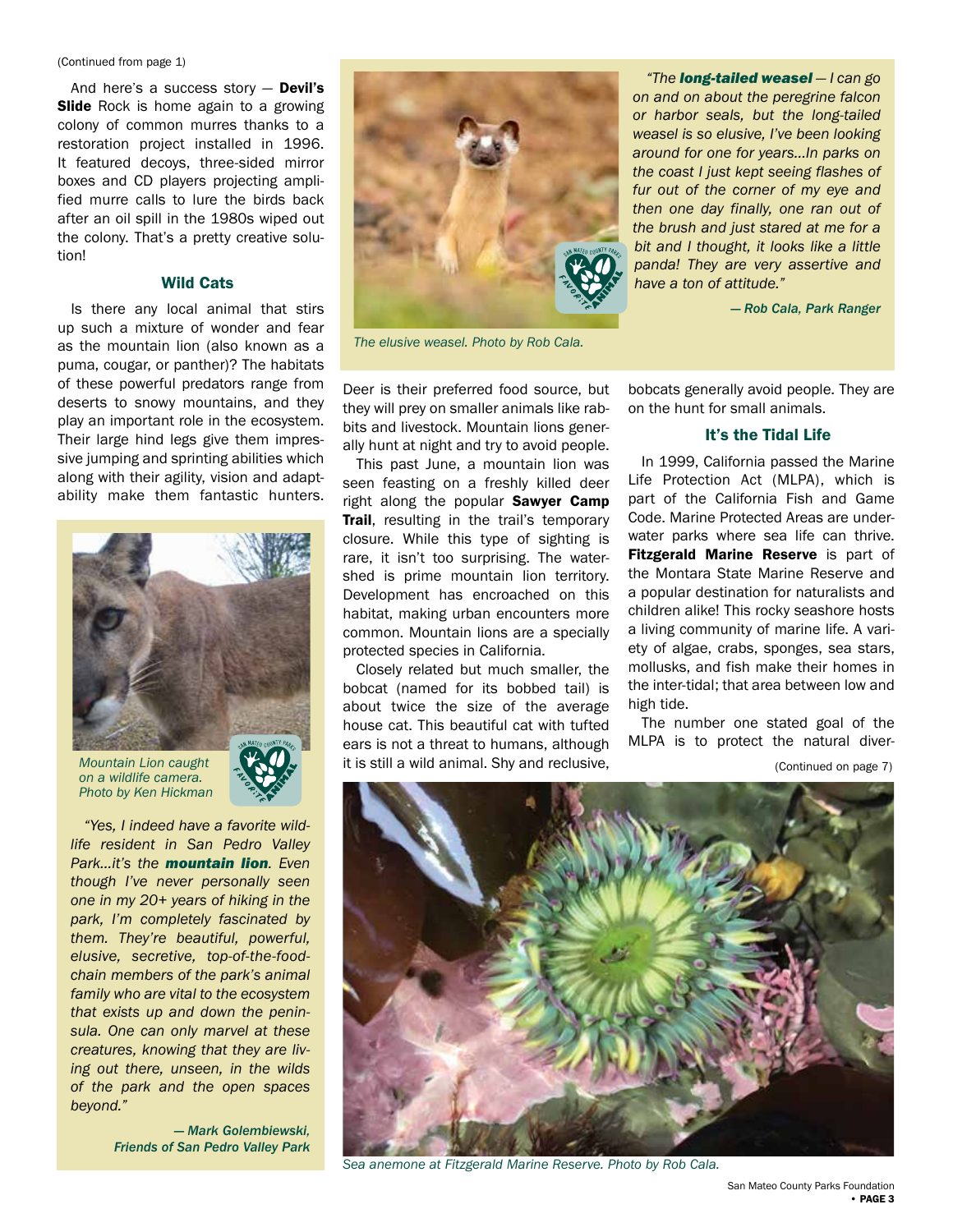# Thank you to our generous supporters!

# The following contributed between April 1, 2021 and August 15, 2021

Dan Hill

# *\$5,000 and greater*

Anonymous Anonymous Foundation County of San Mateo Susan Eliot Briggs Morad Fakhrai Sally and Michael Mayer REI Co-op

# *\$1,000-\$4,999*

Ric Barker Julia Bott and Paul Acklin Marco and Jan Casazza Mr. and Mrs. James H. Greene, Jr. Johnson & Johnson Jon and Janine Miller Pacific Gas and Electric Company Mark and Janet Plumley Adda Quinn Eleanor Rakonitz Jeremy Rushton David and Laura Schrier Beverley Talbott Pat Terman Kelly and Jedediah Thompson Tom Werbe Bruce and Frances Wright

# *\$500-\$999*

Norbert Bischofberger R. Frank Coltart, Jr. John and Susan Dragich Jonathan Felder and Allison **MacQueen** Gary Glass Lynne Higgs Don Horsley and Elaine Walton **Horsley** 

# Alan Huckabay

Elizabeth and Zachary Hulsey Mr. Leslie Lamport and Ms. Ellen Gilkerson Melissa Majewski John and Donna Novitsky Marilyn Otterson Melissa Parsons Diane Roberts Richard and Beverly Sanders Mary Anne Sayler Ann Shadwick Richard and Patti Shavelson TOSA Foundation George Weinberg

# *\$125-\$499*

Jim Auble Brian Austin Pinuccia Bagnani Thomas and Donna Baker Alvin and Marsha Begun Richard and Joan Biederman Jim and Julie Borden Kathryn Borgstrom Julia Bott and Paul Acklin Linda Brownrigg Beatrice and Eugene Campione Ora and David Chaiken Myra Chesley Timothy Chown David Cohrs Renate Cords Lucy Dobson Richard Dvorak T. Jack Foster Gerard Goeser and Adele H. Fukuba Richard Goldie Nancy Goodban and Kenji Hakuta

Eloise Gularte

Jeffrey and Gayle Hoch Tony Holtzman Albert J. Horn Benjamin Hsu David and Patricia Jacobson Drs. Gail and David Jacoby Carol Johnson John Kane and Mary Malloy Kane Harvey and Gay Kaplan Jeannie Karl and Fred Livingston Louise Karr Eric and Phyllis Knudsen Paul Koelsch Richard Koepcke Jim and Melissa Lane Linda and Sterling Lanier Steven LeBlanc Page and Rudolf K. Loeser Jennifer Lowry Perry McCarty Jr. Karl Mittelstadt Steve and Linda Monosson Kevin and Gabrielle O'Neil Edward Pease Kenneth and Patricia Pellizzari Joyce Pennell and Robert Walker David Perkins Carolyn Peter and Nigel Raab Wendy Porter Katherine Rafanelli Victoria and Terry Rosen Bernard and Shelley Ross Mary Roybal Jeremy Rushton Susan Saunders Janine Scancarelli Susan Slaght Robert and Betty Spiegelman Fred and Marilyn Stark Robin Sutton Marc Tarpenning and Erika Schillinger

Eric Tilenius Timothy Van Oppen Ben and Preeti Verghese Jeannette Whitcomb and Robert Wineland Gregg and Margery Whitnah Jumbo and Trevlyn Williams James Yeh G. Smedes York

# *\$124 and below*

Christian Aabye Leeann Agee Faryn Akita Carla Altizer Arlene Andrews David and Joanne Arata Richard and Lynn Ashby Robert and Jeanne Atkinson Anita Axt Nima Bakhtiari Kathleen Bales Stella Batha Kay Baum Susanne Baumhueter Donna and Rick Beaman R. Duncan Beardsley and Cathy Duncan Carolyn Bechthold Kathleen Beltrame Adrienne Bennett Robert and Suzanne Bergesen Susan Bernhard Barbara Bernhart Estelle Bertolucci Louis Bieler Carolyn Bierman Nancy Bigler Frances Blincoe Bradley and Susan Booth Stephen and Mary Jo Brimhall Alden and Marianne Briscoe Wesley Brykailo Timothy Burkhart David Burruto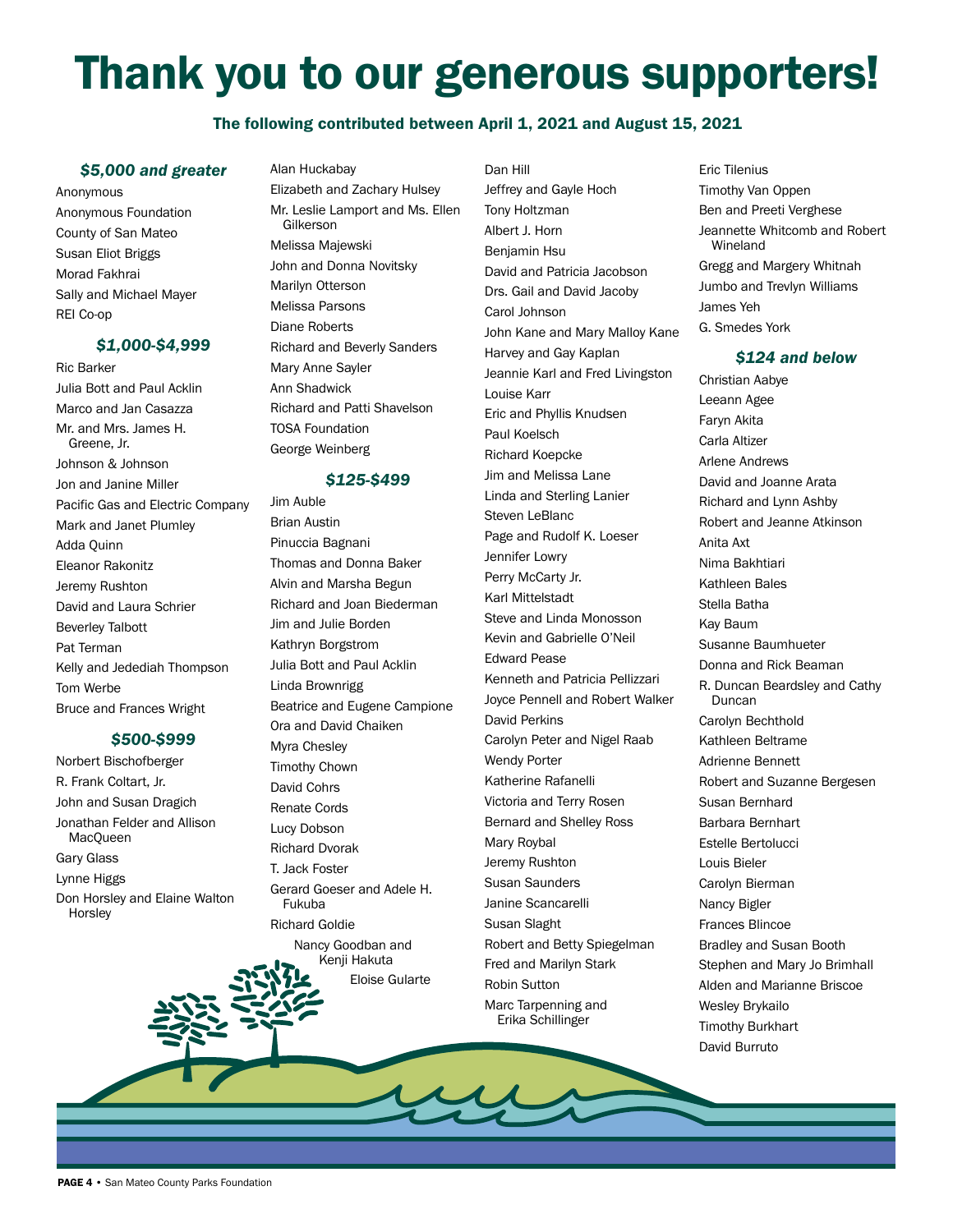Chris and Jill Bussani Mary Lou Cachero Jay Cagney Gloria Cahuich Gonzalez Casey Carhart George E. Carr III Mary Lou Ciranni Diane Ciucci Nancy Clarkson Shaun and Karyn Collins Carol Cook Marco Costantino Jean Covell Jeanine Crider Brian Cross Marie and Eric Dachauer Marilyn and Johan de Kleer Steven de Laet Laura Del Favero Dr. Margaret DeLano Jonathan Dickey John and Joyce Dick-Peddie Lisa-Marie DiMaggio Helen Dolan and David Schoenbrun Kirk and Susan Dryden Linda Eastman and Philip Hanley Dolores Eduardo and Karl Gohl Frankie Emerson Daniel and Marion Emmett Robert Engstrom Raquel Espana Geraldine Fant John and Suzanne Farbstein Cynthia Fernald Christopher Fishel Kyle Foley Edmund Fong Elsie Fraumeni Nancy L. Freeman Anne-Maria Gaddini Florine Galen Paul and Sandra George Madeleine Gerdes Lea Goldstein and Brian Greenberg Danny Gordon Daniel and Olivia Haley Helen Hamel-Dolling Barry Hamlin Marian Hardin

Madeline and Michael Hart Russell Hartman George and Elyce Haskell Grant and Jeannette Heidrich Hannelore Hempe Robert and Jill Higgins Cathy and Cary Hill Norma Hoch Dan Hoffman and Catherine Pieck Freda Hofland Marin Holt John Hopkirk and Anne Murphy Margot Hottmann James Howell Roy Hoyer Kim Hurst Stephen and Sonya Hurst Marilyn Hurst Naomi Izumizaki Daniel and Terry Jacobs Les Junge Boris and Erika Karinja Laura and Abbott Keller Helen Kennedy Julie Kennedy David Klausner Trevor Koto Jack and Jane Kundin Karen Kunkel Robert Lafitte Ann Lambertson Linda Lara Susan Larson Elisabeth and Jean Le Pecq Rachael Lester Jacklyn and Neal Litman Cynthia Lockhart Sylvia Lodge Susan and Michael Lopez Don and Nancy Lorenzen Marion Lowrance Stephen and Rosemary MacLeod Gary and Lisa Madden Mary Ellen Malley Keith and Ann Mangold Joan Martel Raquel Martinez Christine Matsumoto-De Veaux Anne Mayo

Albert and Miek McCubbin Joseph and Rebecca McGrath Brian McGrath Steven and Heather McLaughlin William and Ellen McLennan David and Suzanne McSpadden Paula and Ken Meier Arnold Miller Constance Mills Julianne Mooney Georgia Moore Brian Moore Audrey Morse David and Kimberly Mullarkey Lois Murdoch Marilyn Murphy Bruce Mussell and Monnie Boldt Robert Nagata and Gayle Mayekawa Mark Nakano and Josephine Leung Anna Nastari Alice Newton and Daniel Meehan Erik and Sandra Nierenberg Margaret Nordensten Mary Jo Norling Mary Notz Thomas Olsen William and Judith Orttung Mahmut Otus Rodney and Jeanne Panos Katherine Paweletz Peter Pershing Gianluca Petrillo Patty Pope and David Gluss Elaine Porter Mitch and Kristie Postel Norma Quickert Karen and John Rashleger Jerry Reimann Natalie Reimer Naomi Rentz Nancy Reyering and Martin Walker Stephen Richter Renette Robillard Suzanne Rogers John Root Charlie Rosenthal Barbara Rucker Sterling Sakai

Julia Salas Gerald and Ellen Saliman Linda Saltzer Deanna Schiel Kathryn Schlichtmann Karlyn Schneider Stuart Scollay Rita Seamans Bhavender and Kathryn Sharma Ruth Sheldon Phyllis Shrank Jeremy Siegel Doug Slezak Gareth Stamp Jim Stark Semonti Stephens Douglas and Kathryn Stevens Ruth Stout Richard and Joanna Strawbridge Hope and Brian Suchsland Philip and Kimberly Summe Lauryn Taylor Gerard Terstiege Margaret Thayer Norman Utigard William and Katherine Van Beckum Art and Carlene Vasquez Belinda Vega Jonathan and Maarit Visbal Dorothy and Paul Wachter Carolyn Wales Stephen Walker Ralph and Elizabeth Weber Elizabeth Weeks David Weight Jeff Weintraub Theodore Weller, Jr. Jo and Norman Whitlatch George and Ann Wilkinson Marianne Witscher Terrence and Diana Witzel Randolph and Melinda Wong Amy Wong-Thai Heather and Mike Woods Winslow Yee Shanna Yonenaka

## *Monthly Giving*

Rebecca Archer Belinda Arroyo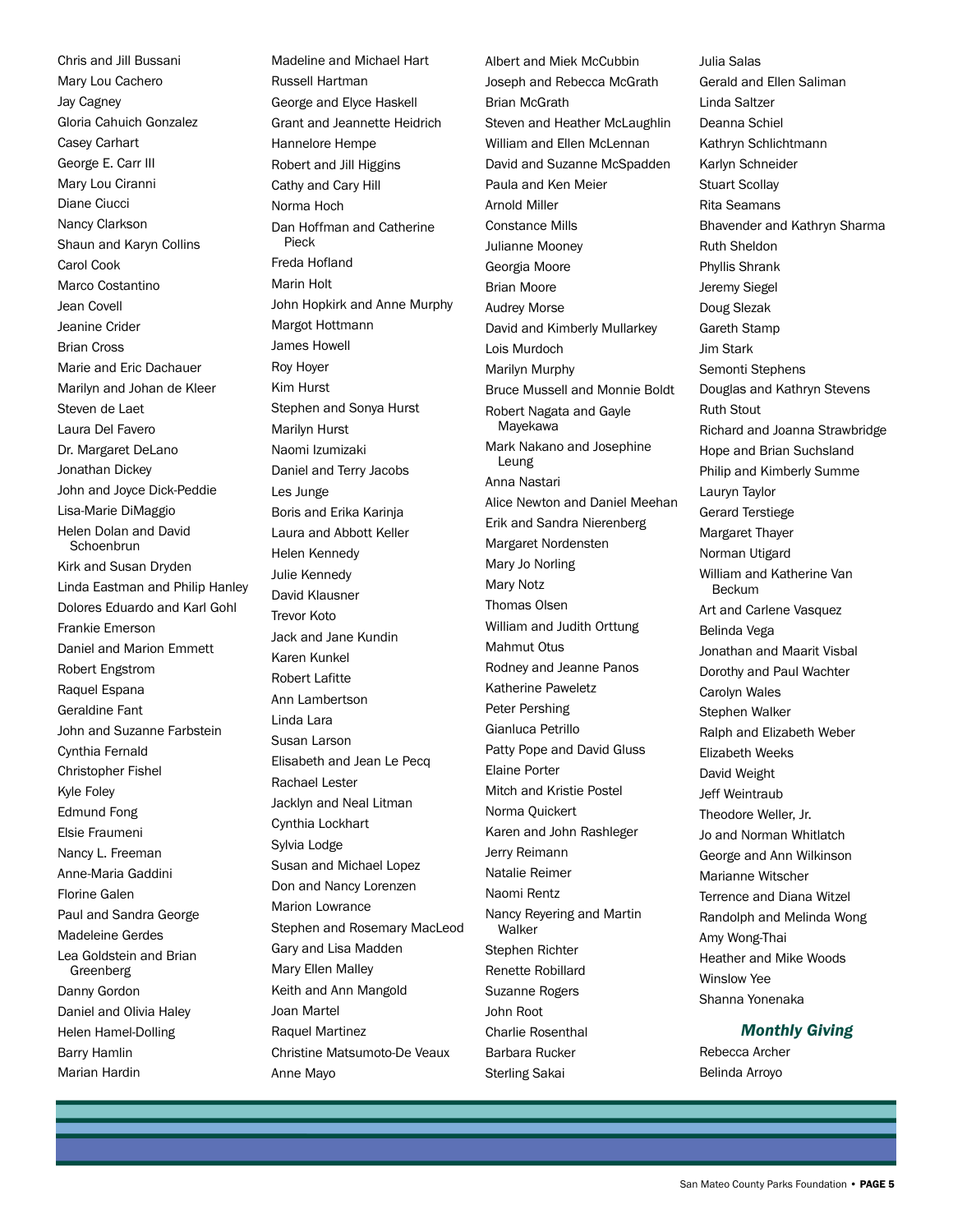Lee Baker Scott Barkley Michele Beasley Pamela Bilz Avis Boutell and Alice Miller Loretta Brooks and Chuck Heimstadt Eduardo Castillo Susy Castoria Eirene Chen and Stephen Cottrell Suzanne Coberly and Jeff Haas Ryan and Brenna Connolly Katherine Coonan Rhoades Dorothy Cordell Jill Daly Tom and Veralyn Davids Raquel Espana Adrienne Etherton Debra Finch Megan Fluke Timothy Fox Deking Francisco Linda Joyce Franklyn Mary Ellen Fraser Meg Gilmore Mark Golembiewski Jorge Gomez Jennifer Gonzales James and Laura Gran Rita Guiliano Daniel Guiney Eloise Gularte Heather Hardy and Matt Nelson Steven Hibshman Dan and Margaret Hilberman Christine Hollender Leslie and Jeff Holzman Traci Hornbaker Peter Ingram and Ann Yvette Pirie Amy Jensen Alicia Kellie Jane Kikuchi Ashley Larsen Teresita Laya-Evangelista Alice Leung Kirk Lindstrom Kimberly Marlow Susan and Jack Marquis Timothy McHenry Dennis and Donna Meixner Rita Nabong Mendoza William Meyer Julieanne Nagal Jane Nettesheim Pamela Noyer

Russell H. Miller and Kirk Alan Pessner Joseph Pfeister and Maricar Pacquing Stephen and Patricia Pickford Martha Poyatos Danae Ramirez Tim Reardon Ma Grace Rivera Suzanne Rivoire Ronald Rogers Diane Ross Jennifer Rycenga John Salcido Anne Scanlan-Rohrer Mary Catherine Schumacher Robert Scruggs Ida Sim Gladys Smith Georgia Stigall Matthew Suarez Rebecca and David Tom Donna Vaillancourt Holly Van Houten Sharron L. Walker Michael James Wilkison Nanette Wylde and Kent Manske Diana Yen Shu Veneranda Zamora Redmond *Gifts in Honor* Faryn Akita in honor of their backyard banana slug, Nan

Belinda Arroyo in honor of SEBA Susan Bernhard in honor of her father, William F. Bernhard Gloria Cahuich Gonzalez in honor of her father, Jose M. Cahuich Edmund Fong in honor of Master Micah Fong Edmund Fong in honor of Master Elijah Banowetz Traci Hornbaker in honor of Michele Beasley Carolyn Peter and Nigel Raab in honor of Elizabeth & Don Peter *Gifts in Memory* Leeann Agee in memory of Paul Reimer Arlene Andrews in memory of Anthony J. Gularte David and Joanne Arata in memory of Anthony J. Gularte Jim Auble in memory of Paul Reimer

Julia Bott and Paul Acklin in memory of Hertha Harrington Timothy Burkhart in memory of Carol Kemnick, Naturalist III

David Burruto in memory of his grandmother, Judith Esmay

Timothy Chown in memory of Paul Reimer

Nancy Clarkson in memory of Anthony J. Gularte

Jeanine Crider in memory of Paul Reimer

Steven de Laet in memory of Paul Reimer

Lisa-Marie DiMaggio in memory of Paul Reimer

Lucy Dobson in memory of Paul Reimer

Frankie Emerson in memory of Anthony J. Gularte

Robert Engstrom in memory of Paul Reimer

Eloise Gularte in memory of her son who loved Memorial Park, Anthony J. Gularte

Madeline and Michael Hart in memory of Chun Yin Yip

Madeline and Michael Hart in memory of Gary Varni

Trevor Koto in memory of his grandfather, Richard S. Koto

Karen Kunkel in memory of Paul Reimer

Susan Larson in memory of Paul Reimer

Georgia Moore in memory of Anthony J. Gularte

Audrey Morse in memory of her grandfather, Paul Reimer

Marilyn Otterson in memory of Paul Reimer

Melissa Parsons in memory of Paul Reimer

Eleanor Rakonitz in memory of Silvano Vial

Natalie Reimer in memory of her grandfather, Paul Reimer

Susan Slaght in memory of Paul Reimer

Jim Stark in memory of Paul Reimer

G. Smedes York in memory of Paul Reimer

# *Matching Gift Programs*

AbbVie

AmazonSmile Foundation Autodesk Matching Gifts Program - USA Cisco Foundation Gap Foundation Gift Match Program Genentech, Inc. Google Matching Gifts Program Johnson & Johnson KLA Foundation

Microsoft Matching Gifts Program

Paypal Charitable Giving Fund Varian Medical Systems

*Every effort was made to ensure that this list is complete and accurate. The Foundation regrets any errors or omissions. Please contact us so we may make the proper correction.*

*————————*

*Newsletter design by Shannon Corey*

*Stock services provided by Charles Schwab*

*Accounting services provided by SingerLewak, LLP*

*"One of my favorite groups of wildlife is bats. They're a super example of many biological concepts, including evolution* 



*fly!), convergent evolution (birds, bats and flight), and homologous structures (human hand and bat wing bones)! Locally, they play a critical role in managing pest populations like moths and mosquitos, and in other areas of the world, they are important pollinator species for one of my favorite fruits, bananas! They get a bad rap because of vampire narratives, association with rabies, and more recently, rumors about the origins of COVID-19. But I think they're an amazing example of the diversity of life on earth and how every species has an important role to play in keeping the delicate balance we all share on this planet."*

> *— Katherine Wright, Park Ranger*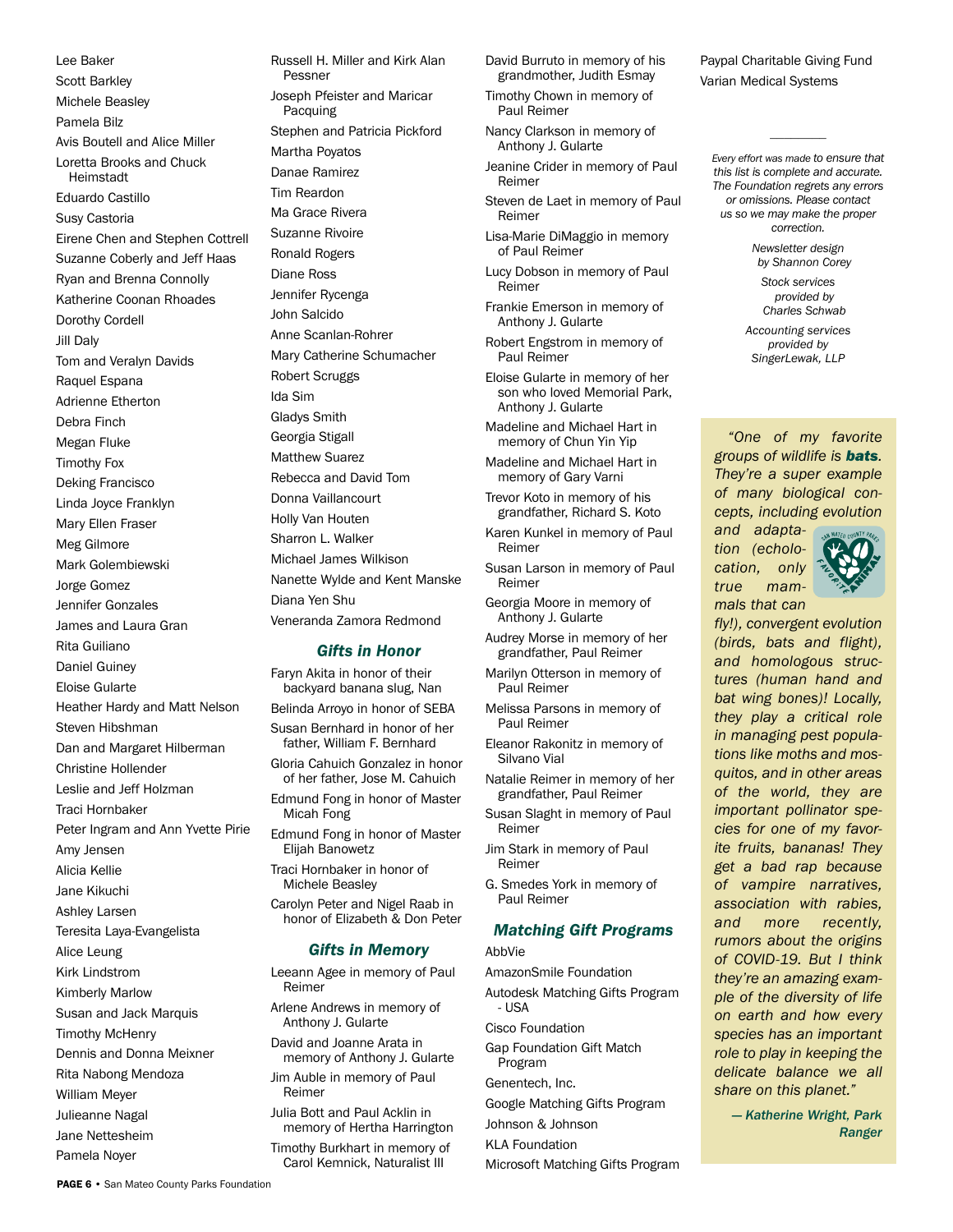

*Blue-Tailed Skink at Edgewood Park. Photo by Katherine Wright.*

*"My favorite is the western skink. It is rare to see one. I have only spotted one three times in my 30 years of visiting Edgewood. Never was I quick enough to snap a picture. I consider catching a glimpse as it flashes its bright blue tail a privilege and a reminder that so much goes on 'behind the scenes' in the Preserve."*

> *— Kathy Korbholz, Friends of Edgewood*

(Continued from page 3)

sity and abundance of marine life, and the structure, function and integrity of marine ecosystems. Just like national parks, MPAs are open to the public for education, recreation, research and appreciation. They are also protected by state and federal laws.

Harbor seals, like all marine mammals, are protected under the Marine Mammal Protection Act. They often haul out along the Pacific Coast in large numbers at established colony sites like Fitzgerald Marine Reserve. They come onshore to rest, give birth, nurse their young and warm themselves in the sun.

In the water, harbor seals are curious animals who will lift their heads up to look around. On land, they are shy and their habits are easily disrupted by the presence of humans. It is recommended that visitors admire resting seals from at least 300 feet away.

# The Butterfly Effect

Butterflies have had a big impact on saving open space lands in San Mateo County, yet in many cases they are struggling to survive themselves due to habitat loss and pollution.

Edgewood Park and Natural **Preserve** could have become a golf course. However, residents noted that its serpentine grasslands supported a diversi-



*Bay Checkerspot butterfly.* 

ty of plant life, including host plants for the threatened Bay checkerspot butterfly, and this led to the land's protection. The butterfly once thrived at Edgewood and then disappeared. Scientists and volunteers work together to try and re-establish this butterfly here and at San Bruno Mountain.

The San Bruno Mountain Habitat Conservation Plan was the first Habitat Conservation Plan in the nation (1982) and protects the ecosystems for rare and endangered species such as the mission blue, callippe silverspot, and San Bruno elfin butterflies. San Bruno **Mountain** is the only place on the planet where these species coexist, and the key to their survival is defending grassland habitat from encroaching scrub.

# Anadromous Fish

Anadromous fish live in the sea and migrate to fresh water to breed. San Mateo County Parks provide some of the few remaining spawning areas for migratory steelhead trout in the county.

Pescadero Creek, with its sources in the Santa Cruz Mountains, flows through **Memorial Park on its way to Pescadero** Marsh and the Pacific Ocean. To the north in Pacifica, the fresh-water, yearround San Pedro Creek originates on Sweeney Ridge and Montara Mountain and flows through San Pedro Valley Park before arriving at the ocean. Both Pescadero and San Pedro creeks are steelhead supporting streams.

Historically, steelhead trout and coho salmon abounded in San Mateo County. These days, both species face extinction. One reason is barriers to fish passage, like dams, levees and excess sediment. Efforts to remove barriers can give these fish a fighting chance. This has been

done along both creeks, showing signs of hope. Joy is watching spawning steelhead trout in San Pedro Creek or coho salmon in Pescadero Creek.

These examples are the tip of the iceberg when we consider the variety of animals swimming offshore, flying overhead, burrowing underground and slinking through the brush. The variety is not surprising considering we live in a biodiversity hotspot with a range of ecosystems from coastal sage scrub and chaparral to redwood forests and salt marshes. What a great reason to express gratitude every day for this earthly paradise, and to show respect to our wildlife neighbors who call the parks home.



*Photo by Rob Cala*

*"The white-tailed kite is a very dramatic looking raptor. When I first saw one I thought it was a gull on steroids. It stays in a stationary position while hunting by flapping its wings then swoops down to get a rodent or snake. While mating, they will lock talons and almost fall to the ground. I see them at Pillar Point Bluff and Cowell-Purisima trail."*

> *— Mary DeLong, Coastal resident, Beach Watch Volunteer*